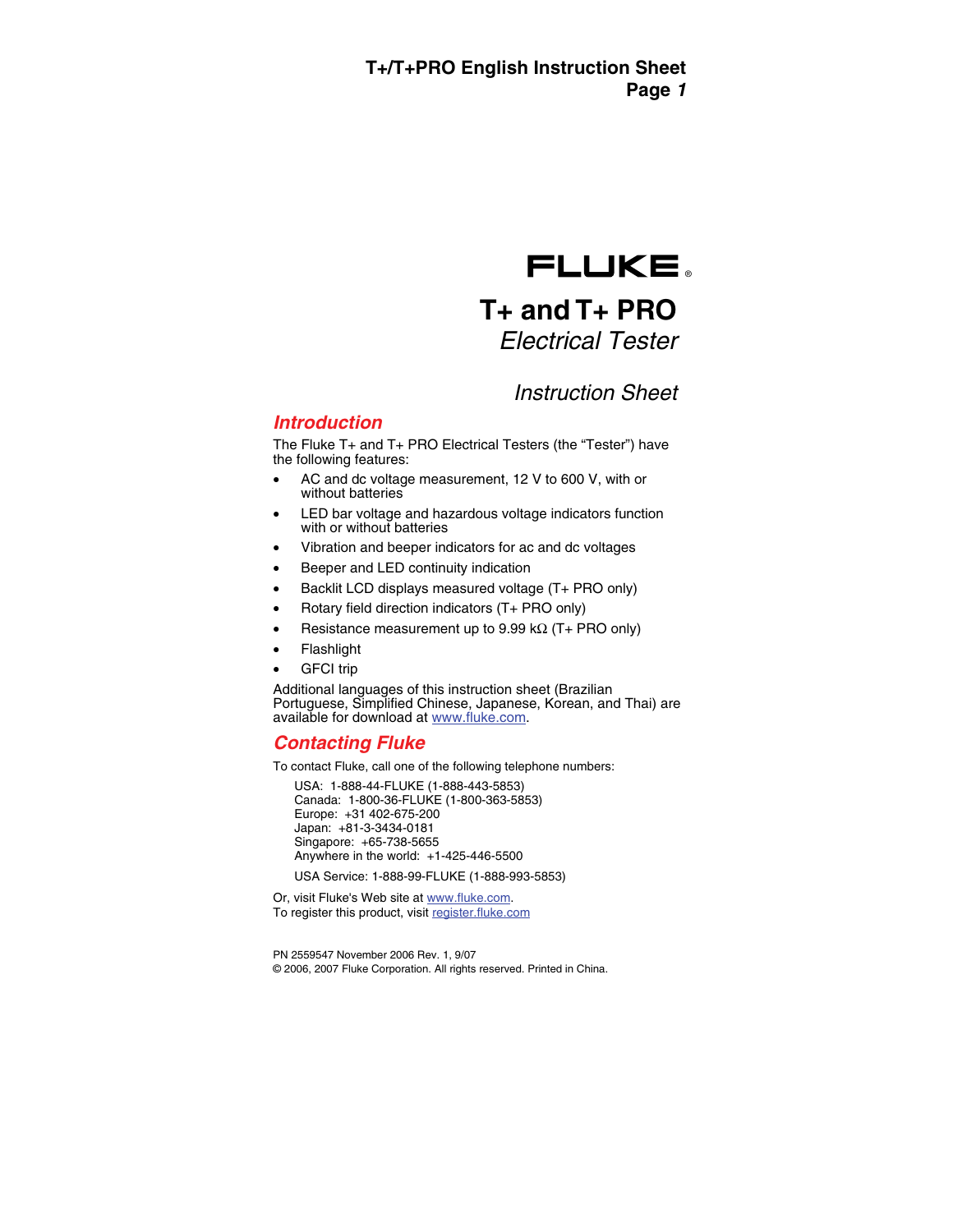# *Safety Information*

### XW**Warning**

**To avoid possible electric shock or personal injury, follow these guidelines:** 

- **Use the Tester only as specified in this instruction sheet, otherwise the protection provided by the Tester may be impaired.**
- **The Tester is to be used only by qualified personnel.**
- **Do not use the Tester if it is damaged. Inspect the case before use. Look for cracks or missing plastic. Pay particular attention to the insulation surrounding the connectors.**
- **Inspect the test leads for damaged insulation or exposed metal. Check the test leads for continuity. Replace damaged test leads before using the Tester.**
- **Do not use the Tester if it operates abnormally. Protection may be impaired. When in doubt, have the Tester serviced.**
- **Do not operate the Tester around explosive gas, vapor, or dust.**
- **Do not apply more than the rated voltage, as marked on the Tester, between terminals or between any terminal and earth ground.**
- **When measuring hazardous voltage, verify the Tester's operation by measuring a known voltage.**
- **Only the test probes and batteries are serviceable. When servicing, use only specified replacement parts.**
- **To determine the LEDs and beeper are working correctly, short the test leads together. The beeper sounds (if enabled) and all LEDs and display segments (T+ PRO) switch on briefly indicating correct operation.**
- **Comply with local and national safety requirements when working in hazardous locations.**
- Use proper protective equipment, as required by **local or national authorities when working in hazardous areas.**
- **Use caution when working above 30 V ac rms, 42 V peak, or 60 V dc. Such voltages pose a shock hazard.**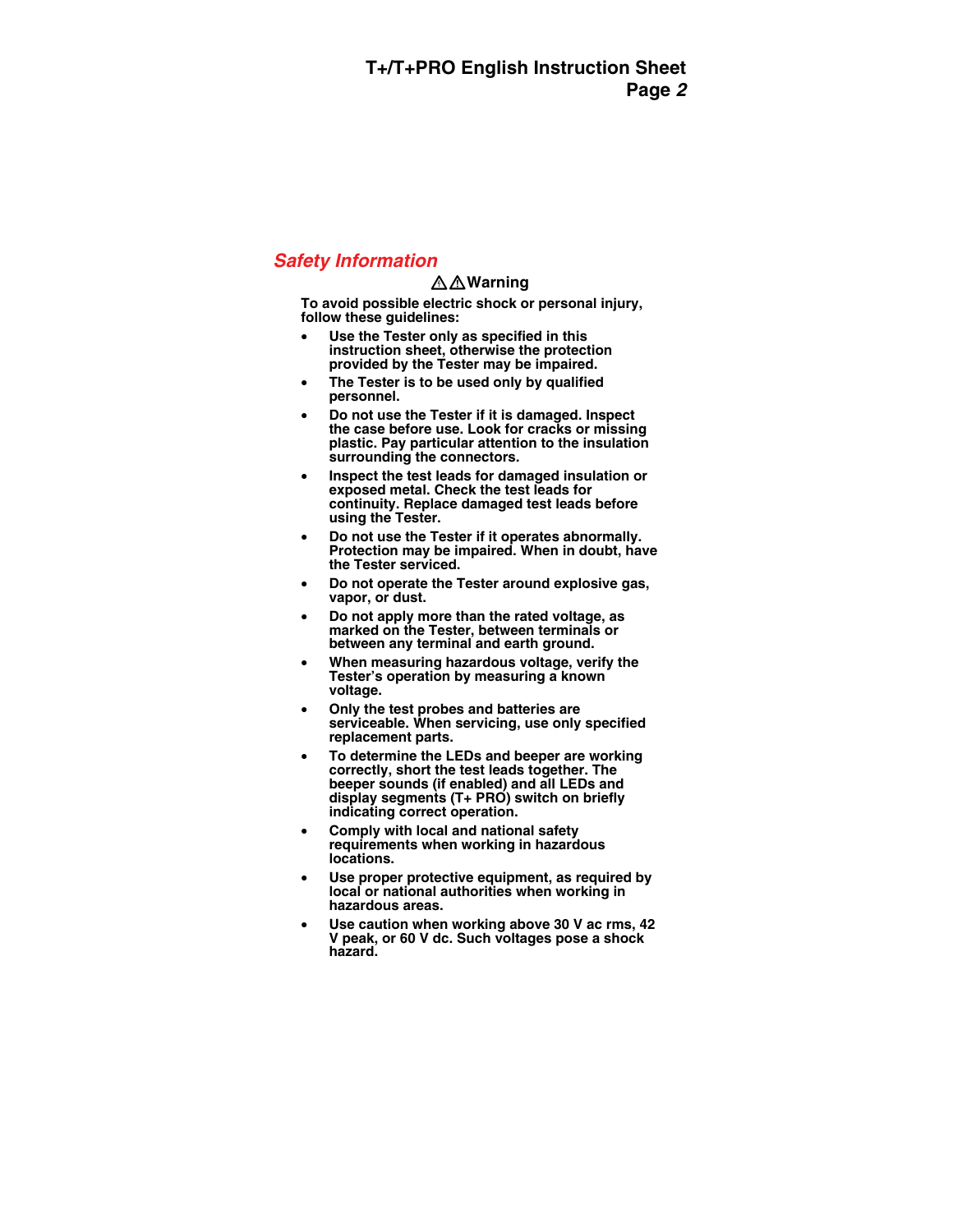- **When using the probes, keep fingers away from the ends of the probe tips.**
- **Connect the common test lead before connecting the live test lead. When disconnecting the test leads, disconnect the live test lead first.**
- **Do not operate the Tester with the battery door or portions of the cover removed or loosened.**
- **When the batteries are depleted, self test will not function.**
- **When the beeper is disabled, it will not sound until the beeper is reactivated.**
- **For voltages above 240 V, you must only connect to a voltage source for a MAXIMUM of 30s and then disconnect for a MINIMUM of 300s.**
- **Perform a self test before any measurements are taken for voltage, continuity, resistance, or rotary field. See "Self Test".**
- **Exercise caution when performing measurements on PLC (Programmable Logical Controller) inputs. When measuring relay control voltages on PLCs, be aware that this may open or close the relay/switch.**
- **All appliances or equipment on the circuit being tested should be unplugged to help avoid erroneous readings.**

#### **∆Caution**

**Although the Tester may be used with depleted batteries, replace depleted batteries immediately to avoid Tester damage from battery acid leakage.**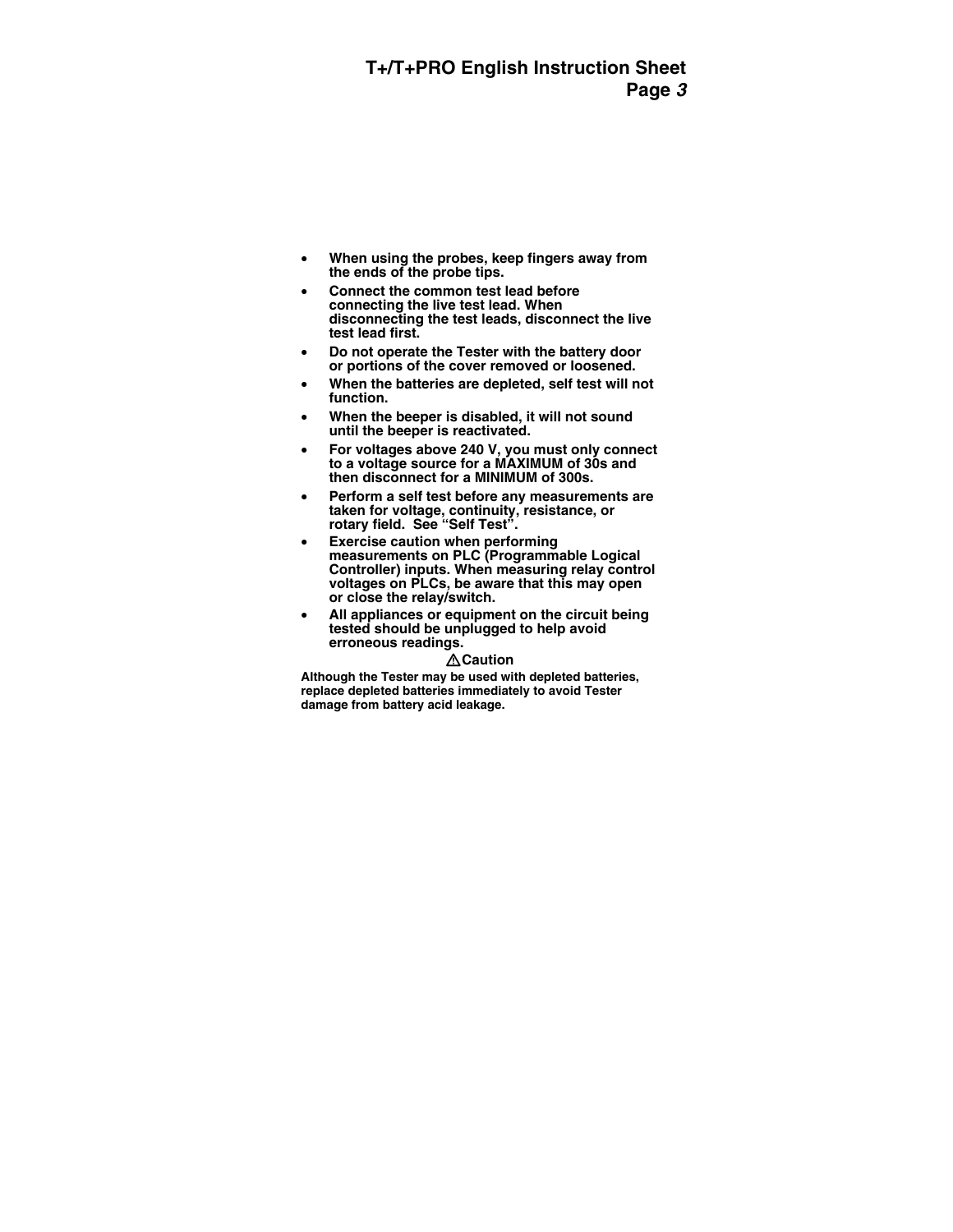# *Symbols*

The following symbols appear on the Tester or in this instruction sheet.

| <b>Symbol</b> | <b>Explanation</b>                                                                                                                                                                                                                              | Symbol      | <b>Explanation</b>                                                                                                                                                                         |
|---------------|-------------------------------------------------------------------------------------------------------------------------------------------------------------------------------------------------------------------------------------------------|-------------|--------------------------------------------------------------------------------------------------------------------------------------------------------------------------------------------|
|               | Important information.<br>Consult the instruction<br>sheet                                                                                                                                                                                      | $\bigwedge$ | Hazardous Voltage                                                                                                                                                                          |
| 回             | Double insulated                                                                                                                                                                                                                                | CE          | Conforms to European<br><b>Union Directives</b>                                                                                                                                            |
| ╧             | Earth ground                                                                                                                                                                                                                                    | ((ני        | Continuity beeper                                                                                                                                                                          |
| Œ.            | Canadian Standards<br>Association                                                                                                                                                                                                               | (U)         | Underwriters<br>Laboratories<br>Certification                                                                                                                                              |
| 亙             | Do not dispose of this<br>product as unsorted<br>municipal waste.<br>Contact Fluke or a<br>qualified recycler for<br>disposal.                                                                                                                  | N10140      | Conforms to relevant<br>Australian standards                                                                                                                                               |
| CAT III       | CAT III equipment is<br>designed to protect<br>against transients in<br>equipment in fixed-<br>equipment installations,<br>such as distribution<br>panels, feeders and<br>short branch circuits,<br>and lighting systems in<br>large buildings. | CAT IV      | CAT IV equipment is<br>designed to protect<br>against transients from<br>the primary supply level,<br>such as an electricity<br>meter or an overhead or<br>underground utility<br>service. |

**Table 1. Symbols**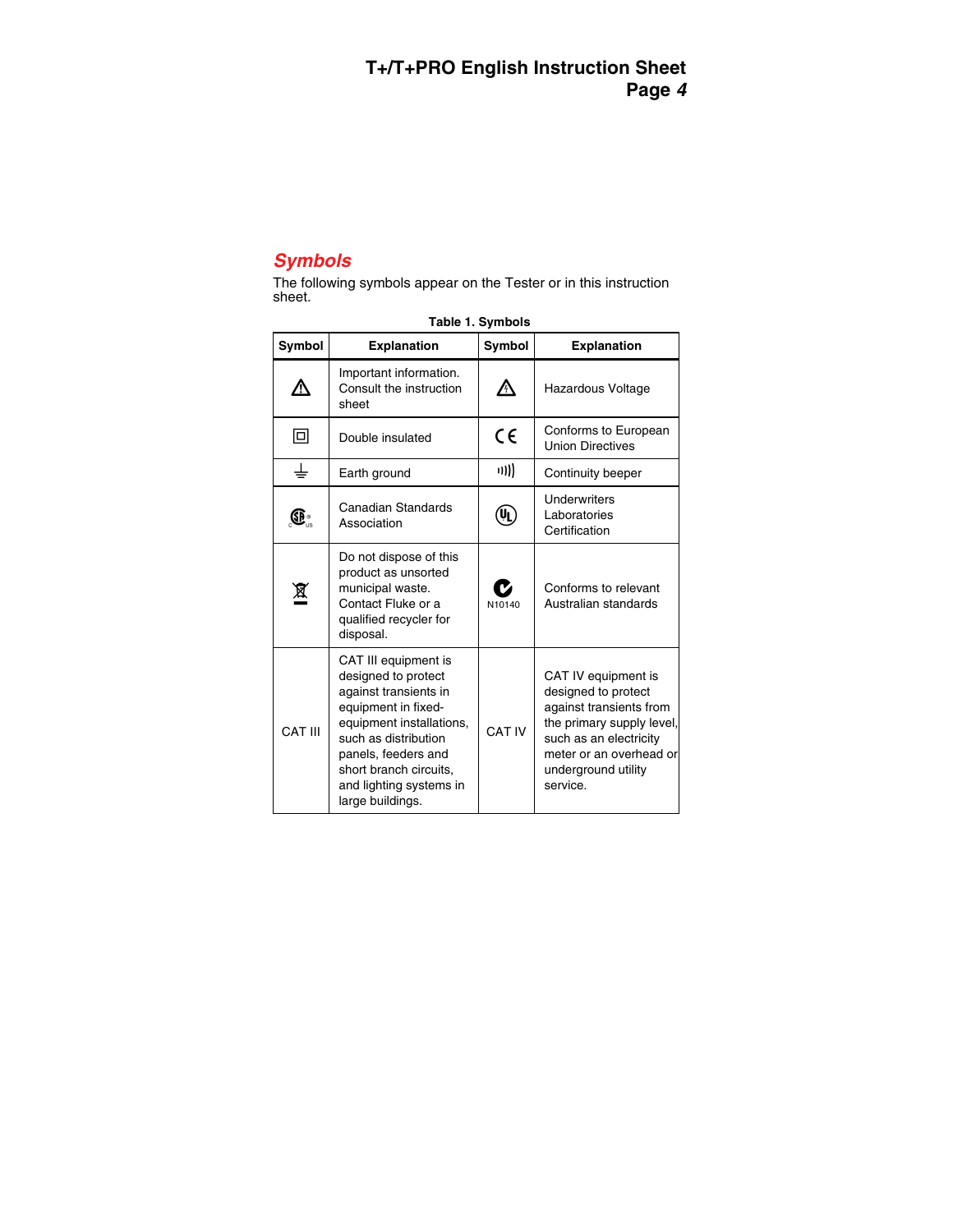# *Optional Accessories*

Accessories are available for the T+/T+ PRO Electrical Tester. See Table 2.

| Item                                          | <b>Item Number</b> |
|-----------------------------------------------|--------------------|
| <b>Belt Holster</b>                           | H <sub>3</sub>     |
| Replaceable Test Probes (1 red and 1 black)   | TP <sub>2</sub>    |
| Replaceable Test Lead assembly without probes | 2792344            |

#### **Table 2. Accessories**

# *Pushbuttons*

Use the pushbuttons to toggle switchable functions of the Tester on or off. The pushbuttons are shown and described in Table 3.

| Pushbutton | <b>Description</b>                                                                                                                                                              |
|------------|---------------------------------------------------------------------------------------------------------------------------------------------------------------------------------|
| ÷D.        | Press to turn the flashlight on, release to turn it off.<br>The flashlight will turn off 5 seconds after release of the<br>pushbutton. Batteries are required for this feature. |
| 11         | Toggles the ohms function on or off. T+PRO only. See<br>"Measuring Resistance (T+ PRO Only)".<br>Batteries are required for this feature.                                       |
| HOLI       | Toggles the HOLD function on or off. T+PRO only. See<br>"HOLD". Batteries are required for this feature.                                                                        |
|            | Turns beeper on or off. When the beeper is turned off, it<br>will not sound until it is reactivated. Batteries are<br>required for this feature.                                |
|            | Performs Ground Fault and trips the GFCI.                                                                                                                                       |

| <b>Table 3. Pushbuttons</b> |  |
|-----------------------------|--|
|-----------------------------|--|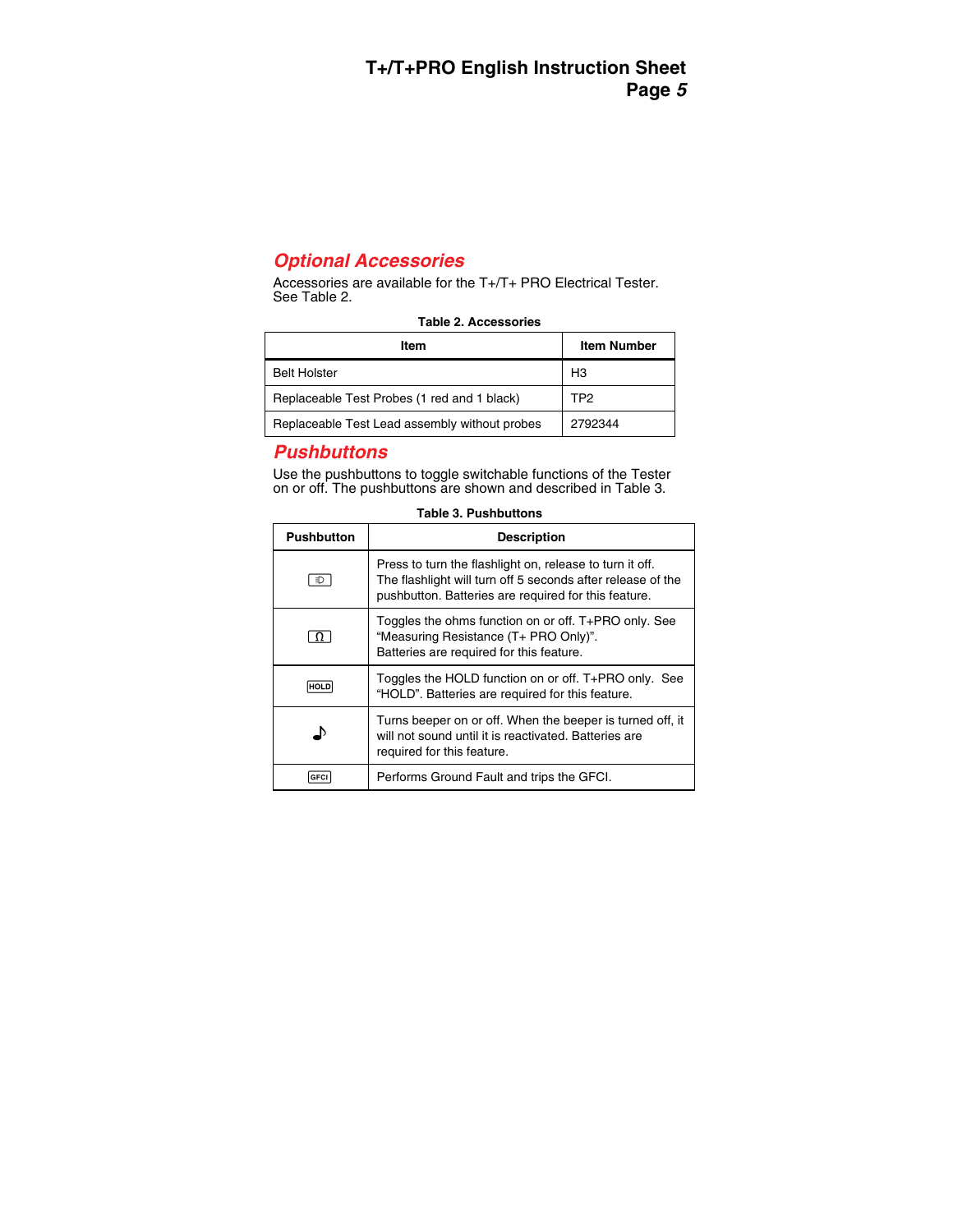# *Understanding the Display (T+ PRO Only)*

l,

Display indicators are shown and described in Figure 1.

|                   | प्रलेण<br>≱i n∛<br>5<br>8<br>nc.<br>6<br>egc001f.emf                                                                                                                                                                                                                                                                                                                         |
|-------------------|------------------------------------------------------------------------------------------------------------------------------------------------------------------------------------------------------------------------------------------------------------------------------------------------------------------------------------------------------------------------------|
| Item              | <b>Description</b>                                                                                                                                                                                                                                                                                                                                                           |
| O                 | Low battery icon. If the battery is depleted the voltage will<br>still be displayed by the LED stack but the beeper and<br>vibration will not operate, continuity and resistance<br>measurements cannot be made, and the LCD will not<br>switch on.<br><b>∧Caution</b><br>Replace depleted batteries immediately to avoid<br>damage to the Tester from battery acid leakage. |
| $\circled{2}$     | All audible signals are disabled                                                                                                                                                                                                                                                                                                                                             |
| $\circled{3}$     | <b>HOLD</b> function is selected                                                                                                                                                                                                                                                                                                                                             |
| $\left( 4\right)$ | Indicates phase rotation for a right or left-hand turning field<br>from one phase to the next in a three-phase system                                                                                                                                                                                                                                                        |
| $\circleds$       | Measurement units                                                                                                                                                                                                                                                                                                                                                            |
| (6)               | Numeric display                                                                                                                                                                                                                                                                                                                                                              |
| 7)                | AC or dc volts                                                                                                                                                                                                                                                                                                                                                               |
| 8                 | Continuity test function is selected                                                                                                                                                                                                                                                                                                                                         |

**Figure 1. Display Indicators**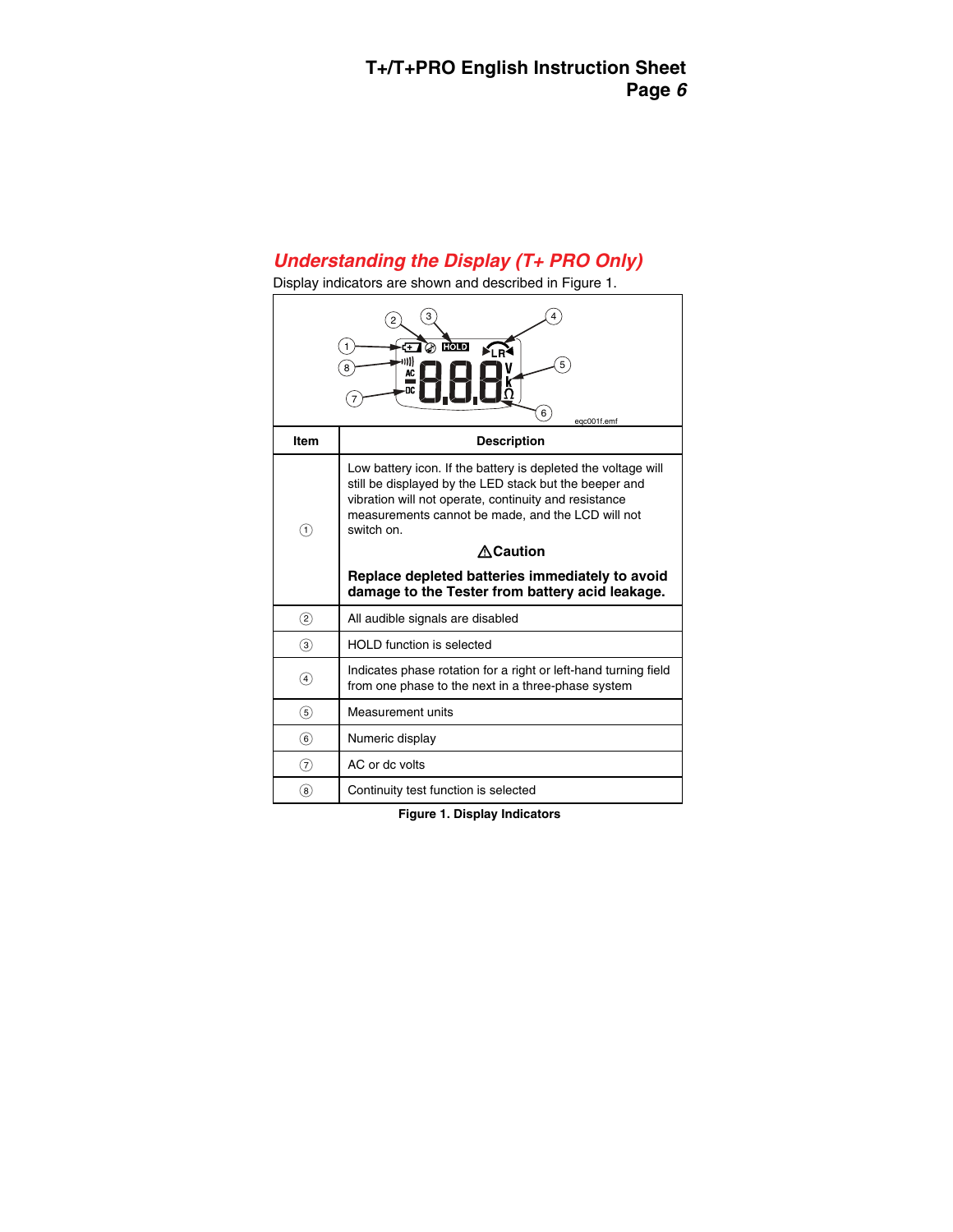### *Beeper*

When the Tester detects a voltage, the LEDs light to indicate the voltage level, the Tester vibrates, and a beeper sounds (the T+ PRO also shows the voltage on the display). The beeper tones are different depending on what is being measured:

- AC voltage the beeper is a chirping tone
- DC voltage the beeper is a steady tone
- Continuity the beeper is a steady tone for resistances less than 20 kΩ

#### *Note*

*If any voltage is present, the Tester automatically switches to voltage mode.* 

To turn the beeper on or off, press  $\blacktriangleright$  for more than 3 seconds. Each time the beeper is activated or deactivated, the Tester emits 3 short beeps.

Batteries are required for this feature.

# *Vibration Voltage Indication*

The Tester vibrates when voltages 40 V and higher are measured. Batteries are required for vibration to function.

## *Automatic Operation*

The Tester automatically turns on when the probes are placed across a complete circuit. The Tester selects continuity, ac or dc voltage modes based on the resistance or voltage between the probes. The tester switches off immediately after the test probes are removed from the circuit under test or after 5 seconds if  $\Box$  is released when the probes are not attached to a test circuit. If the HOLD function is activated, this switches off after 1 minute if a voltage is not detected.

# *HOLD*

Press FHOLD to freeze the display reading. Press again to release HOLD. HOLD does not interfere with the voltage LED function.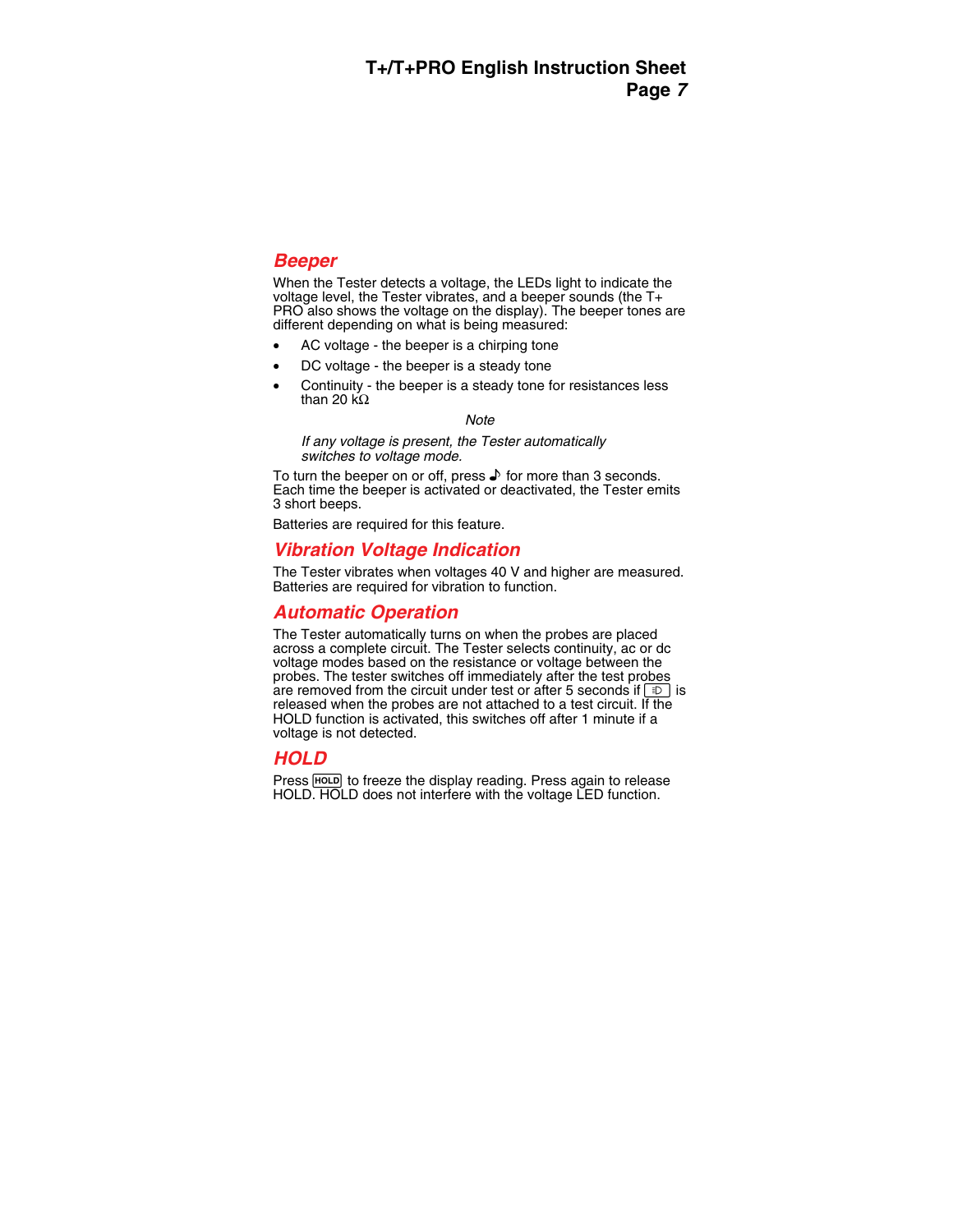# *Removing the Probe Tips*

To remove the probe tips:

- 1. Grasp the probe firmly in one hand.
- 2. Hold the test lead jack firmly in the other hand.
- 3. Pull to disengage the test lead probe from the test lead jack.

# *LED Display Voltages*

Table 4 shows the differences in the displayed voltages on the LEDs on the Canadian and USA versions of the Tester.

| <b>USA</b> | Canada          |
|------------|-----------------|
| 12         | 12 <sup>7</sup> |
| 24         | 24              |
| 48         | 48              |
| 120        | 120             |
| 208        | 208             |
| 240        | 240             |
| 277        | 347             |
| 480        | 480             |
| 600        | 600             |

| Table 4. LED Display Voltages |  |  |
|-------------------------------|--|--|
|-------------------------------|--|--|

# *Self Test*

# XW**Warning**

**To avoid possible electric shock or personal injury:** 

- **Perform a self test before any measurements are taken for voltage, continuity, resistance, or rotary field.**
- **When the batteries are depleted, self test will not function. Replace the batteries.**

#### W**Caution**

**Although the Tester may be used with depleted batteries, replace depleted batteries immediately to avoid Tester damage from battery acid leakage.** 

To perform the self test, short the two probes. The self test lights all LEDs, and all LCD segments (T+ PRO). The beeper sounds (unless disabled) and the Tester switches to continuity mode. The self test will then be de-activated for 30 seconds. If the self test needs to be repeated, wait 30 seconds.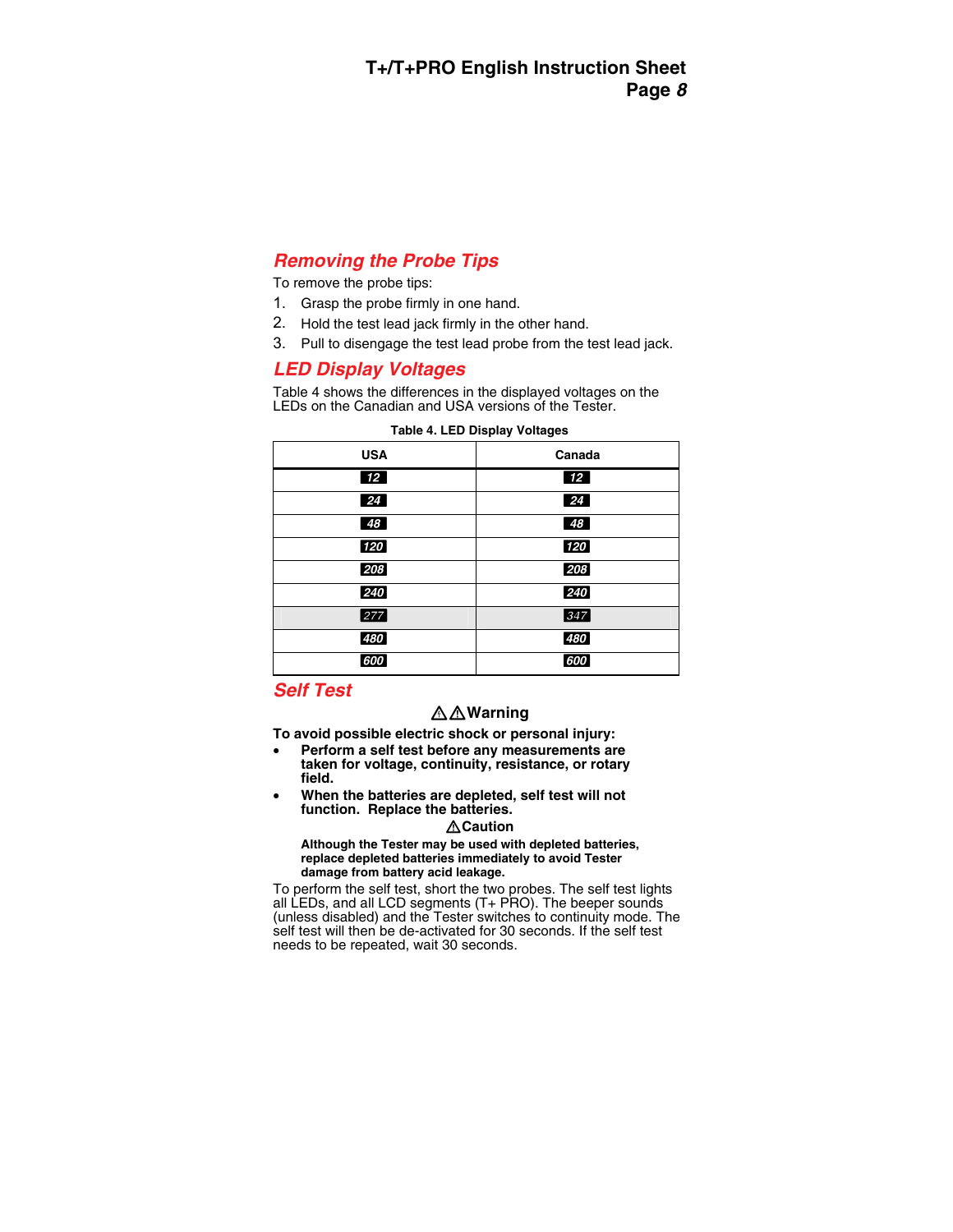To complete the check procedure, always measure a known voltage before use. If the Tester fails self test or voltage check, it must not be used and requires service. See "Contacting Fluke".

### *Measuring Voltage*

To measure voltage, connect the probes to the circuit under test. The voltage is indicated by the voltage LED stack and beeper (if enabled). The T+PRO will show the measurement on the LCD for voltages  $> 10$  V; < 10 V the LCD remains blank. The AC, DC+ and DC- LEDs will only operate for voltages greater than 24 V. Refer to Figure 2.

*DC Voltage*  600 V dc maximum *AC Voltage* 

600 V rms maximum 45 Hz to 66 Hz





eqc03f.eps

#### **Figure 2. Measuring Voltage**

*Note* 

*Maximum measurable voltage is 600 V ac or dc. This will be indicated on the LED and LCD (T+ PRO).*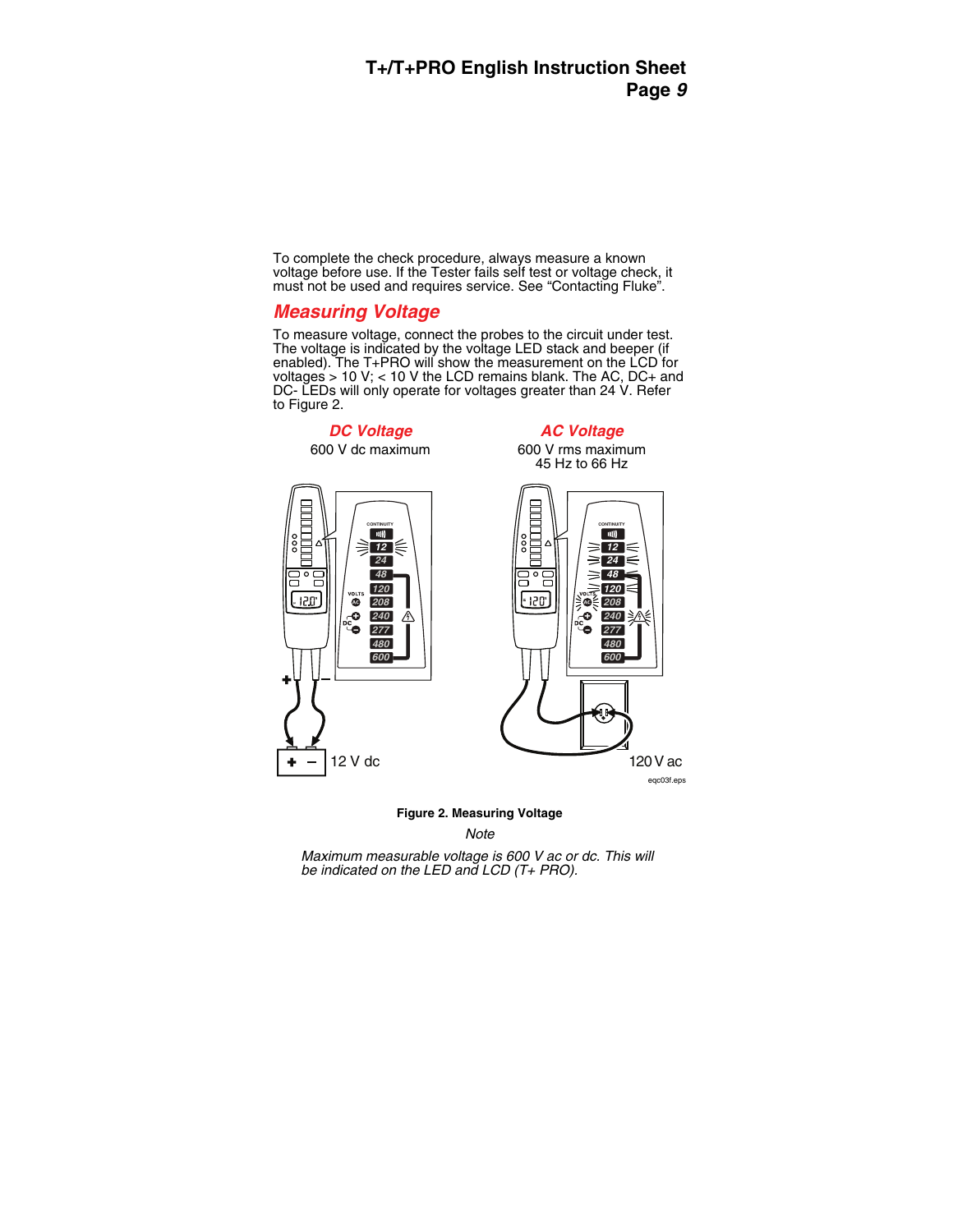### *Testing for Continuity*

### XW **Warning**

**To avoid electrical shock:** 

- **Make sure the power to the circuit is turned off and all capacitors are discharged.**
- **If the beeper is disabled, the Tester will not beep and**  only **PH** will light. On the T+ PRO, the display will **also show** F**.**

To measure continuity, turn off circuit power and connect the probes to the circuit under test. Continuity (a resistance less than 20 kΩ) is indicated by the beeper and a lighted  $\blacksquare$ . If the beeper is disabled, it will not sound during this test. The T+PRO shows ill on the LCD. If the resistance is greater than 20 k $\Omega$ , the beeper will not sound and **DI** will not light. Refer to Figure 3.





quaranteed on  $\leq$  20 k $\Omega$ 

eqc02f.emf

**Figure 3. Continuity Test**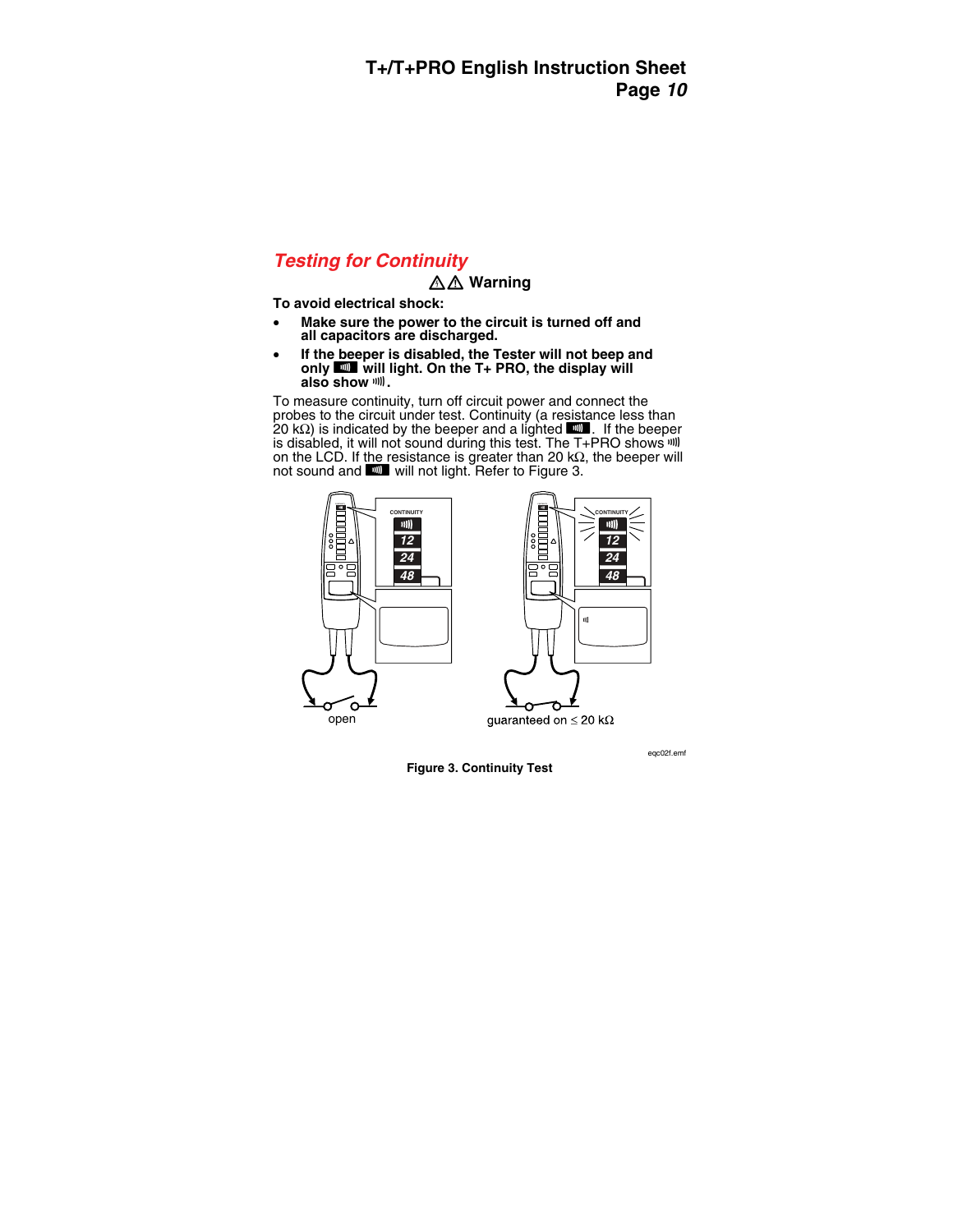# *Measuring Resistance (T+ PRO Only)*

#### XW**Warning**

#### **To avoid electrical shock when measuring resistance in a circuit, make sure the power to the circuit is turned off and all capacitors are discharged.**

To measure resistance, turn off the circuit power, press  $\lceil \Omega \rceil$ , and place the test probes across the resistance under test. For resistances less than 9.99 k $\Omega$ , the T+PRO display shows the resistance value. For greater resistances, the display shows OL. See Figure 4.



eqc04f.eps

**Figure 4. Measuring Resistance**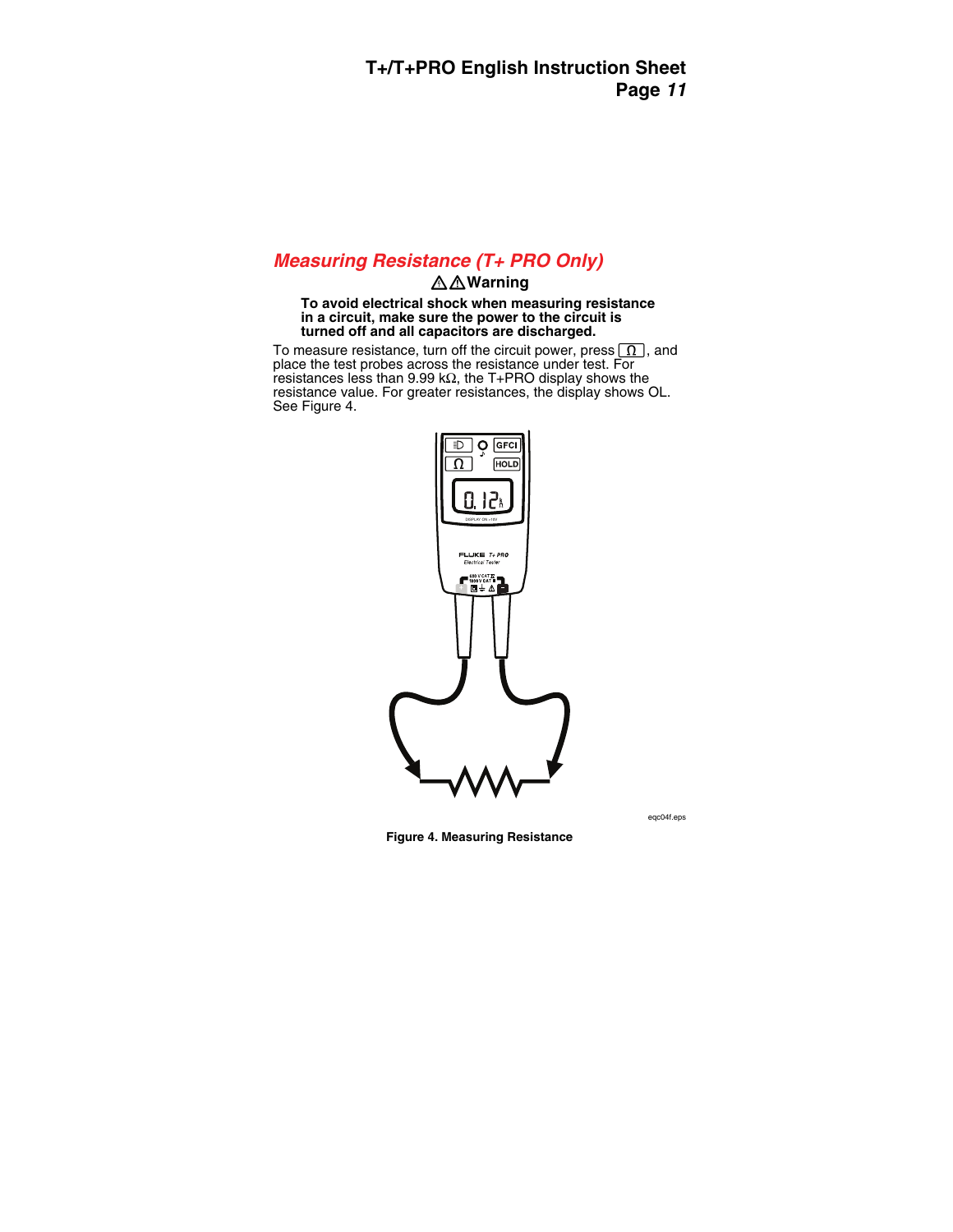# *GFCI Test*

### XW**Warning**

#### **To avoid electrical shock, do not touch any exposed metalwork during the test.**

#### **This test will switch off the power to the circuit.**

To test a GFCI receptacle, do the following:

- 1. Insert the Tester probes into the GFCI receptacle under test.
- 2. Connect probes to the phase (hot) and ground (PE-protective earth) of the GFCI receptacle.
- 3. Press GFG for 1 second. The DC+ and DC-LEDs will alternately switch on and off and, if activated, the beeper will sound indicating that a test is in progress. The test may last up to 7 seconds.
- 4. Keep the probes connected while the LEDs are switching on and off. If the GFCI trips, power to the circuit will be interrupted and the Tester will stop indicating voltage. If the GFCI does not trip after approximately 7 seconds, the GFCI test stops, indicated by no switching of the DC+ and DC-LEDs but the tester will continue to indicate the presence of voltage.

When testing and verifying GFCI circuits or components, do the following:

- Consult the GFCI manufacturer's installation instructions to determine that the GFCI is installed in accordance with its specifications.
- Check for correct wiring of receptacles and all remotelyconnected receptacles on branch circuits.
- Operate the pushbutton on the GFCI receptacle installed in the circuit. The GFCI must trip. If it does not, the GFCI receptacle is not operating properly. DO NOT use the circuit. Consult an electrician or properly certified personnel.

If the GFCI does trip, retest the receptacle as explained above.

If the Tester fails to trip the GFCI, consider either of the following:

- The GFCI is fully functional but a wiring problem exists within the installation or receptacle.
- The GFCI is faulty and the installation wiring is correct.

Consult an electrician to check the wiring and GFCI.

*Note* 

• *After a GFCI test, further GFCI tests will be inhibited for 0.5 seconds.*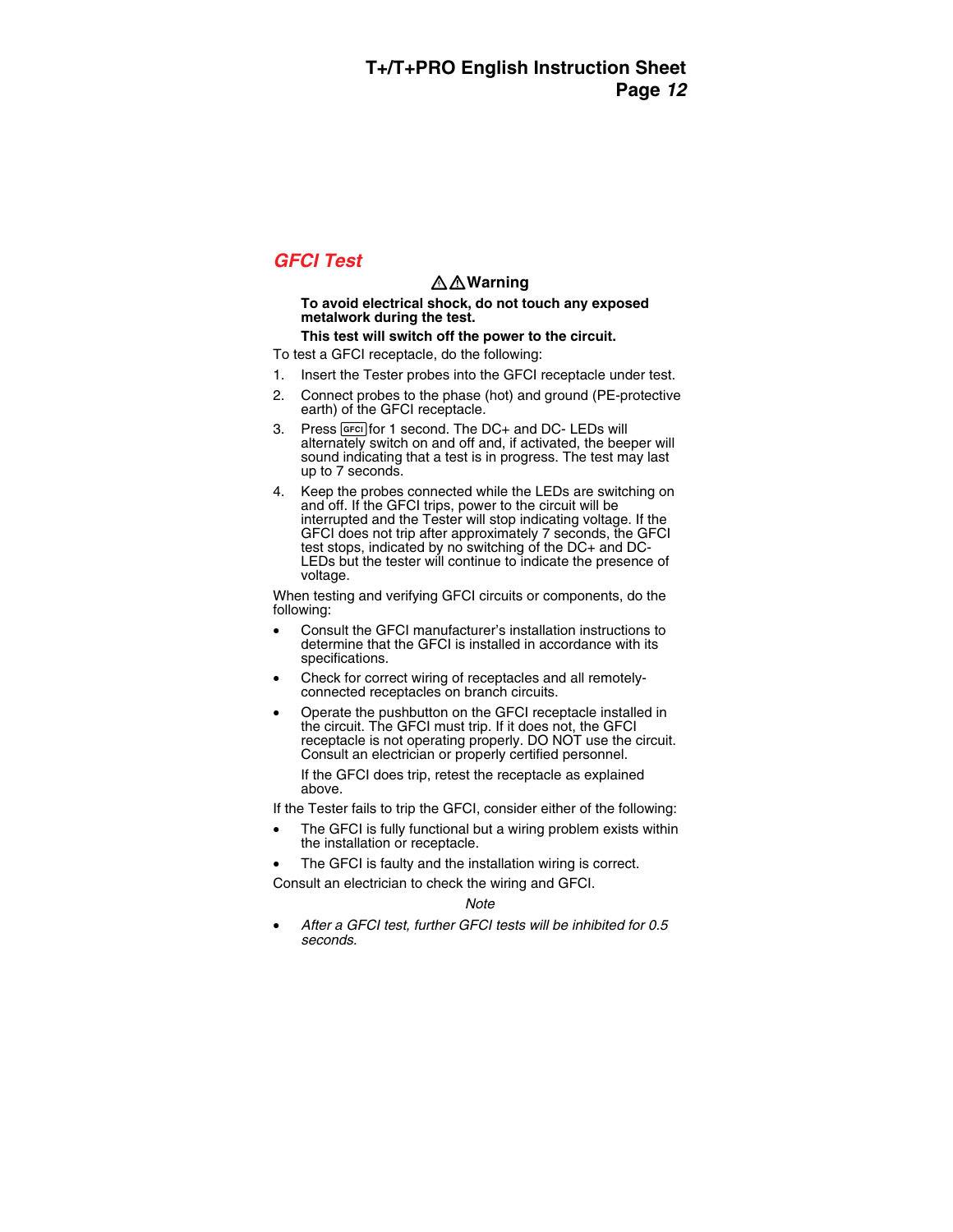• *It is not possible to switch the beeper off during a GFCI test.* 

### XW**Warning**

**To avoid possible electric shock or personal injury, follow these guidelines:** 

- **When testing GFCIs installed in 2-wire systems, (systems where no ground wire is available at the receptacle) the Tester may give a false indication that the GFCI is not functioning properly. If this occurs, recheck the operation of the GFCI using the test and reset button.**
- **The GFCI button test function should demonstrate proper operations. However, if there is cause to verify proper operation of the GFCI receptacle in a 2-wire system, apply one test probe of the Tester to the energized input of the GFCI receptacle while applying the alternates test probe to a known external neutral or ground reference location external to the GFCI receptacle. Operate the GFCI button on the Tester as described in the Instruction Sheet to verify the GFCI receptacle is operating properly.**

# *Rotary Field Direction (T+ PRO Only)*

This test shows the direction of a rotary field in a three-phase system when measured phase to phase. The LCD indicates phase rotation for a right or left-hand turning field from one phase to the next in a three-phase system.

#### *Note*

*If measuring from phase to neutral at a panel or single-*<br>phase outlet, the Tester may indicate  $\sum$  or  $\mathbb{R}$ . *<i>However, this is not a valid reading. A valid reading can only come from a phase to phase circuit. The rotary field function is specified for use on line (mains) systems only.* 

To perform a rotary field direction test, see Figure 5:

- 1. Attach one probe to the center probe holder on the back of the Tester and grip the main body with one hand.
- 2. Attach both probes to the test points. If the red lead is 120 degrees ahead of the black lead,  $\widehat{R}$  is displayed. If the red lead lags the black lead by 120 degrees,  $\widehat{\phantom{a}}$  is displayed. In both situations the voltage is shown on the display. If a phase rotation measurement is not possible, no arrows will light but the voltage appears on the display.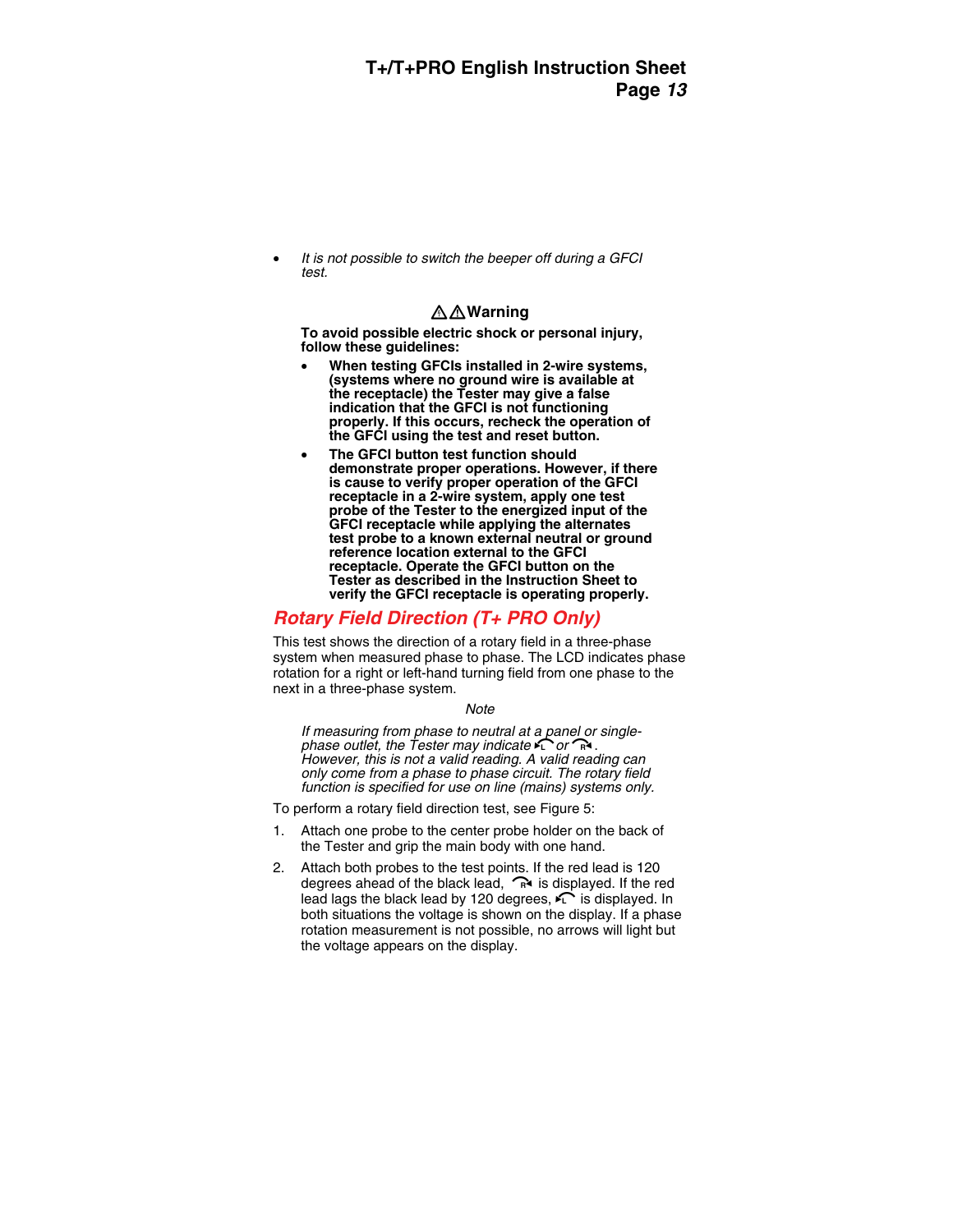#### *Note*

*You can verify the rotary field direction by reversing the two probes and watching for an indication of a change in the field direction.* 



eqc05f.emf

**Figure 5. Rotary Field Measurement**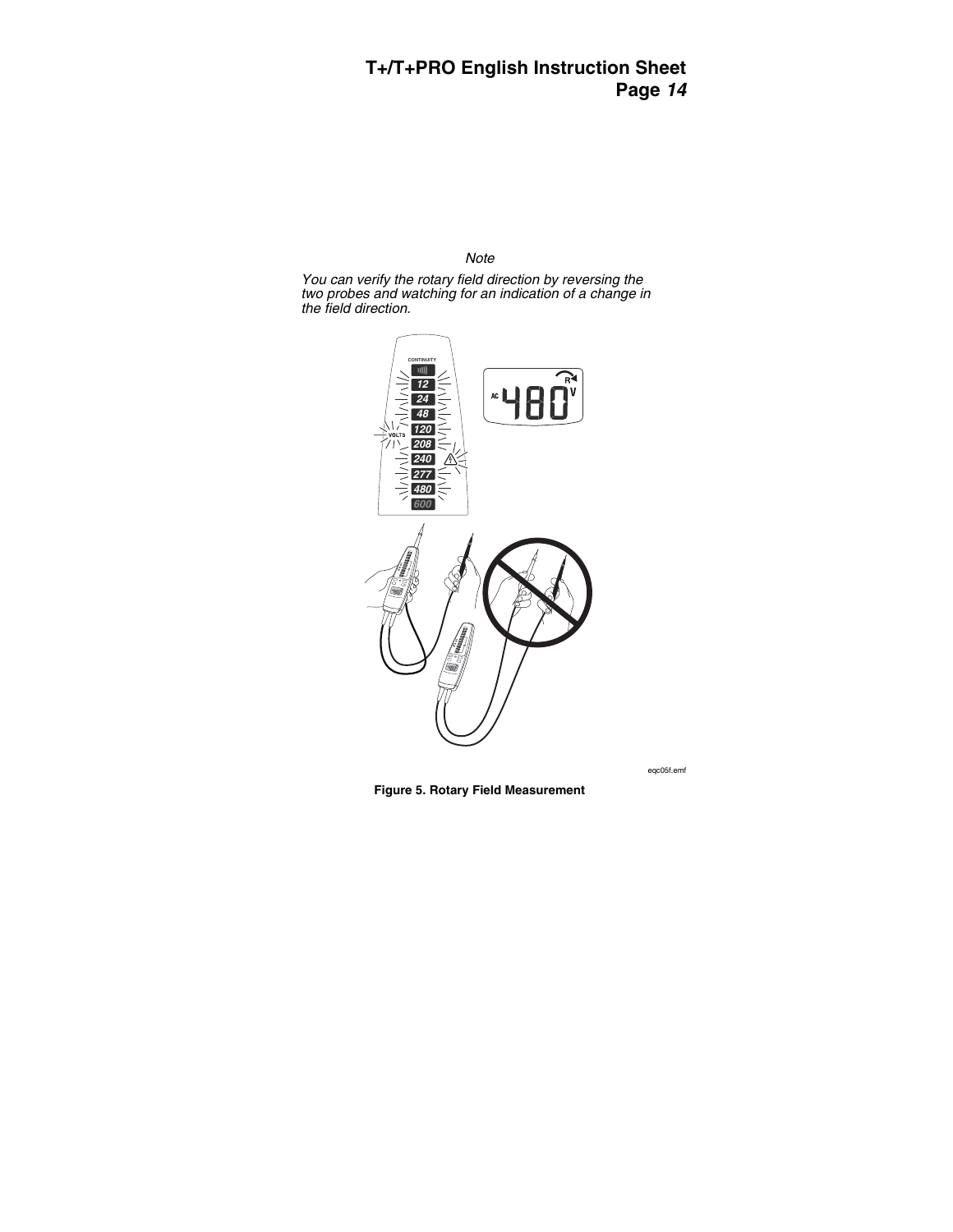# *Maintenance*

### W**Caution**

#### **Do not use abrasives or solvents on the Tester.**

Clean the case with a damp cloth and mild detergent.

# *Replacing the Batteries*

Perform a self test to determine the charge state of the batteries on T+ Testers. The self test will not work with dead batteries. On T+ PRO Testers, the low battery icon  $(E - )$  on the LCD indicates that the batteries need to be replaced.

### XW**Warning**

**To avoid possible electric shock or personal injury:** 

- **Disconnect test leads from any electrical source before opening the battery compartment.**
- **Do not operate the Tester with the battery door or portions of the cover removed or loosened.**
- 1. Turn the Tester over and use a flat-head screwdriver to loosen the battery door screw and remove the door.
- 2. Replace the batteries with two new AAA alkaline batteries.
- 3. Reattach the battery compartment door and reinstall the screw.

# *Specifications*

| Temperature:                         | Operating: -10 °C to 55 °C (14 °F to 131 °F)                    |
|--------------------------------------|-----------------------------------------------------------------|
|                                      | Storage: -30 °C to +60 °C (-22 °F to +140 °F)                   |
|                                      | <b>Relative Humidity:</b> 0 °C to 30 °C (32 °F to 86 °F) 90 %   |
|                                      | 30 °C to 40 °C (86 °F to 104 °F) 75 %                           |
|                                      | 40 °C to 50 °C (104 °F to 122 °F): 45 %                         |
| Altitude:                            | Operating: 2,000 m                                              |
|                                      | Storage: 10,000 m                                               |
| Battery Type/Life: AAA (2); 40 hours |                                                                 |
|                                      | Shock, Vibration: Sinusoidal vibration per MIL-PRF-28800F for a |
|                                      | Class 2 instrument                                              |
| Safety:                              | ANSI/ISA S82.02.01, CSA C22.2-1010.1, IEC 61010-1               |
|                                      | to 1000 V CAT III/600 V CAT IV; Pollution Degree II             |
| <b>AC Bandwidth:</b>                 | 45 Hz to 66 Hz                                                  |
| <b>Maximum Input</b>                 |                                                                 |
| <b>Voltage Between</b>               |                                                                 |
| <b>Terminal and</b>                  |                                                                 |
| <b>Earth Ground:</b>                 | Maximum working voltage 1000 V ac or dc.                        |
|                                      | Maximum measurable voltage 600 V ac or dc. This will            |
|                                      | be displayed on the LED and the LCD (T+ PRO).                   |
| <b>Duty Cycle:</b>                   | Indefinitely for voltages up to 240 V.                          |
|                                      | For voltages between 240 V to 600 V the duty cycle is           |
|                                      | 30 seconds on / 300 seconds off. For voltages above             |
|                                      | 240 V the Tester must connect to a voltage source               |
|                                      |                                                                 |